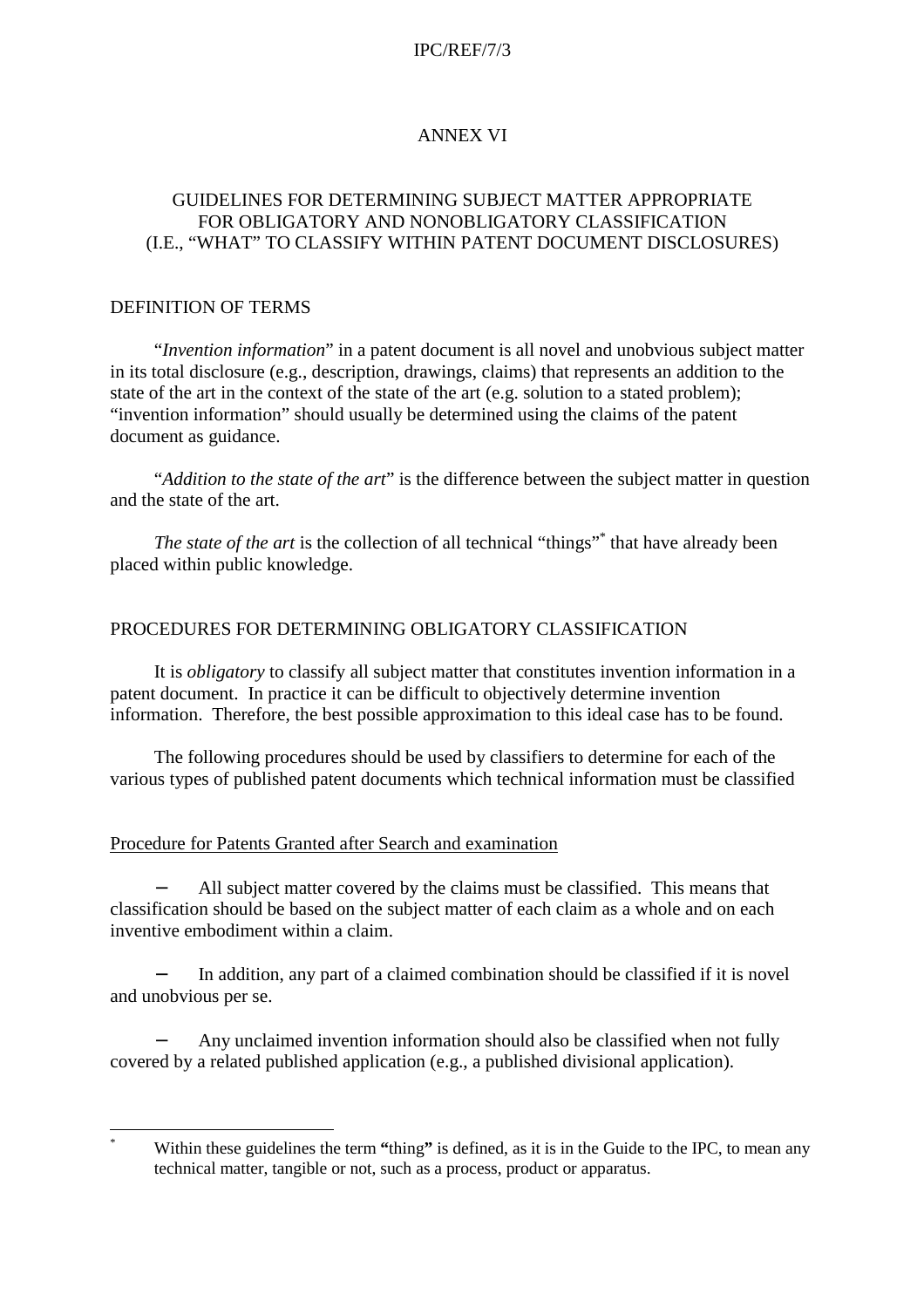# IPC/REF/7/3 Annex VI, page 2

## Procedure for Applications that Have Been Searched

All claimed subject matter that appears to be novel and unobvious in view of the search results should be classified.

Any unclaimed subject matter that appears to be novel and unobvious in view of the search results should be classified when not fully covered by a related published application (i.e., a published divisional application).

## Procedure for Unsearched Applications Classified by an Expert in the Art

All claimed subject matter that appears to be potentially novel and unobvious in the opinion of the expert should be classified. This opinion is based on what the examiner or classifier remembers as being already known or obvious based on previous similar searches or general experience; it is not an actual review of the prior art.

− Any unclaimed subject matter, believed by an experienced examiner or classifier reviewing the disclosure to be novel and unobvious, should also be classified when not fully covered by a related published application (i.e., a published divisional application).

### Procedure for Unsearched Applications Classified by a Non-Expert in the Art

The claims should be used as guidance for the subject matter to be classified.

To minimize potentially unnecessary classifications of patent documents in the search files, the classifications of any previously published stages of the applications may be reviewed at the time that the applications are either granted, searched, evaluated, or abandoned to *confirm* or *alter* their obligatory classifications. However attention should be paid to any information that is only disclosed in a previous publication to avoid the loss of information.

In situations where a classifier determines that *no* invention information is present within a published patent document, at least one classification must still be assigned to the patent document. In this exception to standard practice, the classification should be based on the portion(s) of the total disclosure that the classifier determines is most useful. Normally, when the subject matter of the disclosure is well represented in the prior art, a single classification is adequate.

# GUIDELINES APPLY EQUALLY TO THE CORE AND THE ADVANCED LEVEL

All procedures for determining "invention information" and "obligatory classification" apply equally to both the core and the advanced level.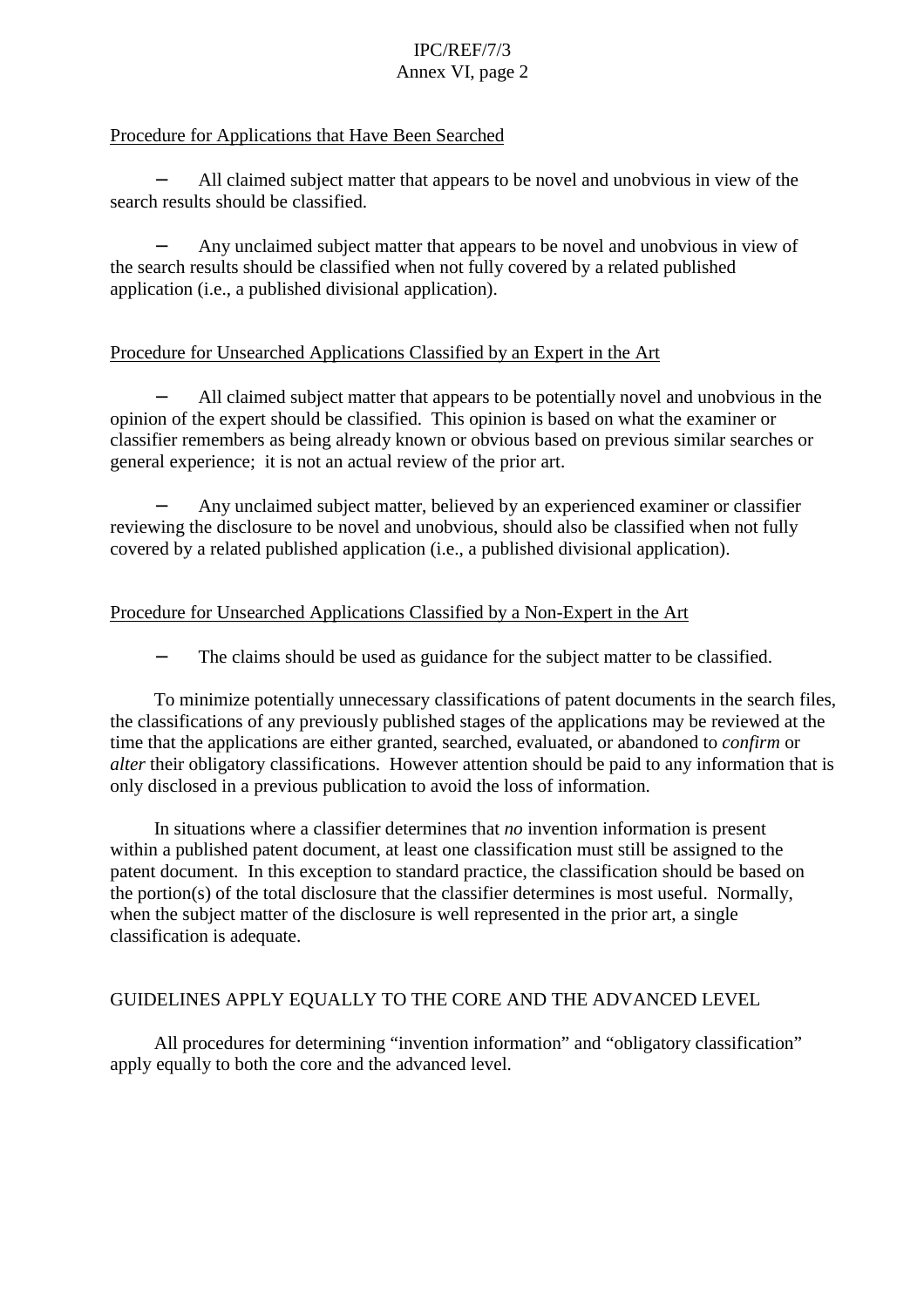# IPC/REF/7/3 Annex VI, page 3

#### IDENTIFYING "INVENTION INFORMATION" TO BE CLASSIFIED

In the following, the term "invention information" is meant to also cover its best possible approximation based upon the stage of the patent granting procedure during which the patent document is classified. The term "inventive thing" means any part of the invention information which is novel and unobvious in itself.

The 'invention information' in a patent document may contain several separately classifiable "inventive things" that could each be classified in a different classification place. The general rule is that an "inventive thing" must be classified as a whole, and not by separate classification of its parts. The following subsections provide additional guidance for applying this general rule in particular situations:

(a) Each claim in a patent document potentially defines at least one "inventive thing."

(b) If a document discloses "inventive things" of more than one category of invention (e.g. method of manufacturing, article/product, process of using apparatus), the "inventive things" of all categories must be classified. An example is a novel and unobvious method for making a product (e.g., tyre) and a novel and unobvious apparatus for making this product. This may or may not result in classifying a patent document in more than one place, since a particular process and apparatus for making a product potentially could be classified in the same place or in different places.

(c) Every different "inventive thing" within a single category of invention must be classified as a whole into a single classification place covering it.

When a document discloses, within a single category of invention, multiple fully disclosed alternative variants of "inventive things" (e.g. alternative types of vehicle springs), each variant must be classified as a whole.

For variants covered by general chemical formulae (e.g., Markush-type organic compound formulae), all variants that are "fully disclosed" within the meaning of paragraph 71 of the Guide to the IPC must be classified. This principle is also used when documents contain inventive things that are appropriate for both "function-oriented" (e.g., more general use) places and "application" places.

(e) Whenever a part of an "inventive thing" is determined to also be novel and unobvious, that part should also be classified. This situation could be indicated by the part being separately claimed in an independent claim, or by being described in detail in the description.

### DISCRETIONARY (I.E., NONOBLIGATORY) CLASSIFICATION

(a) Any portion of the total disclosure of a patent document or of non-patent literature (e.g., technical publication) that includes subject matter determined by a classifier or examiner to be useful for searching may be used as the basis for assignment of discretionary classifications.